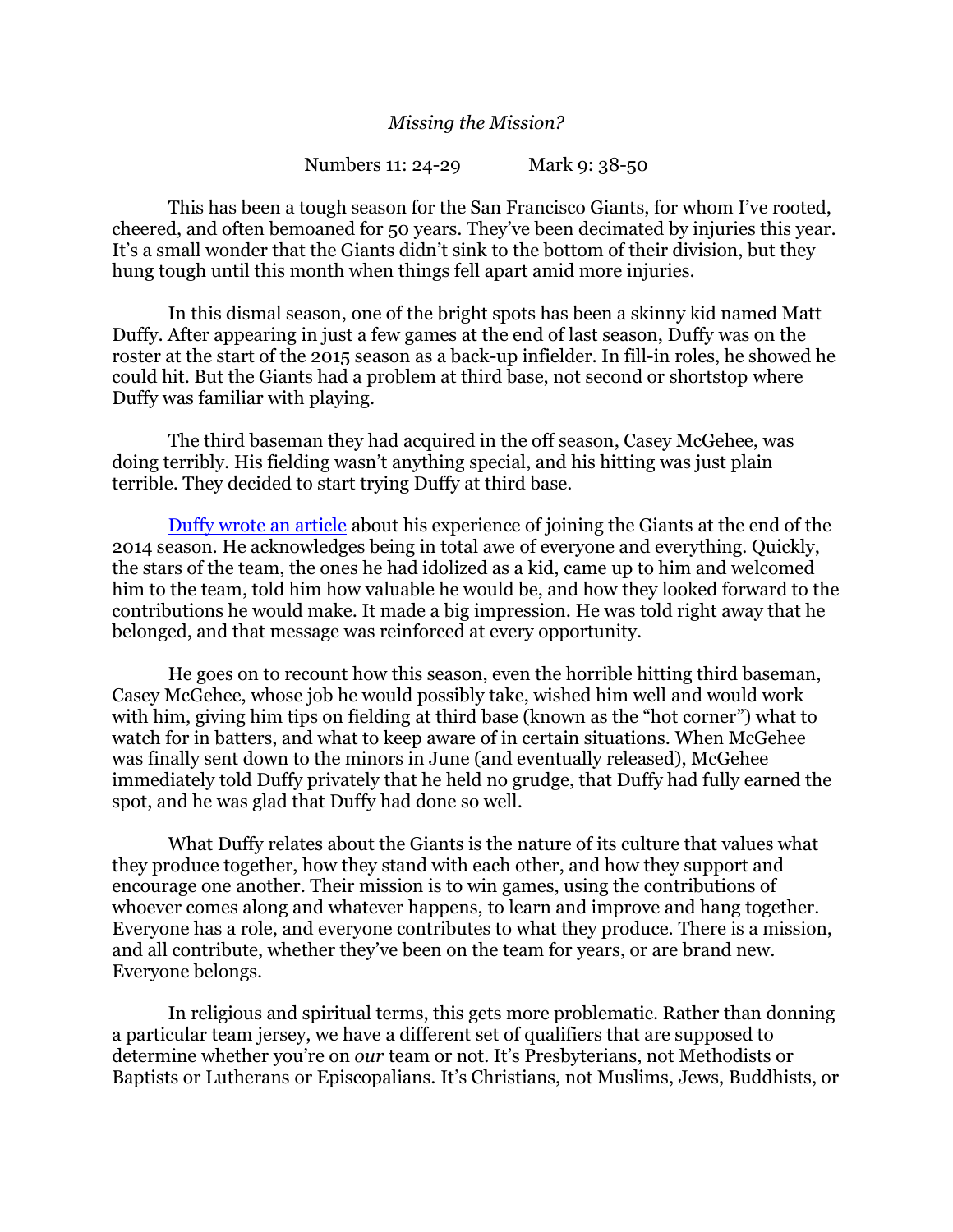Hindus. It's definitely not atheists or members of one of those other groups that don't fall neatly into one team or another.

A big reason for this is that we invariably begin making assumptions about God and me – never a smart approach when we assume to know the mind of God. We may think that God is on my team. My way is the right one, the only one, and that must mean the rest are wrong and God really doesn't acknowledge them or their worth.

That leads to the next failure; assuming that God's mission in the world is all about us, our blessing, our well-being, our privilege above the rest of the human rabble and their faultiness. The scope of God's mission can't be bigger than my team, could it?

Looking first at the passage from Numbers, we find a frustrated Moses has just had a mighty rant at God. Moses is fed up to here with these insufferable, whiny people, certain that if they had all they wanted, they'd still complain that it wasn't enough. Moses needs help to deal with the cranky group of wanderers. He brings the elders to the Tent, the tabernacle – their mobile worship center.

As the presence of the Lord came down, Moses was somehow able to take the Spirit of God and place it on the seventy elders present. The result was that the elders began prophesying. We don't know exactly what such prophesying means here in the Old Testament any more than knowing exactly what happened at Pentecost. In any case, the 70 are put in an exceptional spiritual state. It happened only this one time.

Now, 70 is an unusual number because it lacks numeric symbolism. It would be much better if the number were a divisor of twelve. Well, then we discover that 2 of the elders didn't go to the tent of meeting, the tabernacle. Ah, now it makes sense – there were supposed to be 7**2** elders there!

The center of attention in the text now turns to the 2 delinquent elders. Moses' act to place the Spirit on the elders somehow went outside the tent and even reached the 2 missing elders, Medad and Eldad. They begin prophesying much to the surprise of a young observer who runs over to Joshua, Moses' right hand guy. He tells Joshua about it, and Joshua is appalled. Joshua urges Moses to stop them from prophesying. Moses dismisses his complaint by saying that he wished **all** of God's people were prophesying, and that was the end of the matter.

Joshua saw the gift of prophecy as a strange, special privilege, granted to a special few. The 2 absent elders had missed the big event. They weren't on the inside, belonging to the select group. There was something wrong about them prophesying outside the bounds of the sanctuary.

Moreover, Joshua may have thought that this sacred gift from Moses was a property, a possession that Moses actually handed out – not far from how it's described in the text, that Moses **distributed** the Spirit of God onto the elders. These 2 absent elders possessed something that they had **not** actually been given. In Joshua's view, this "theft" of the Spirit should be rectified by Moses, by taking away the gift of the Spirit.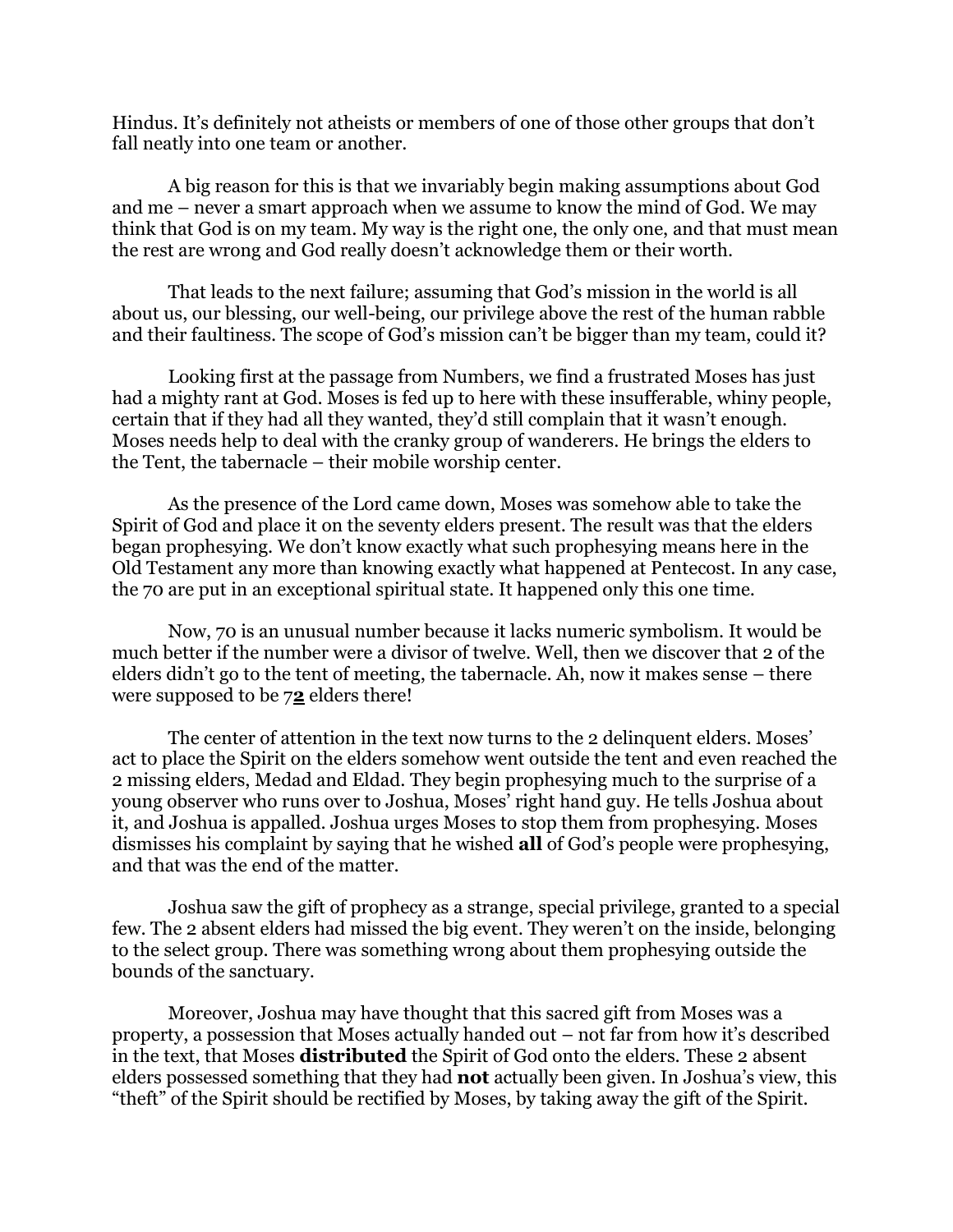On the other hand, Moses realized that this gift of prophecy was a blessing. It wasn't Moses' blessing; it was God's. Moses chose to share this blessing, not claim it as his property. A lesser individual might have tried to claim it as their personal possession. Not Moses who knew that any gift from God was meant to be shared as a blessing for all. That's a helpful attitude, a faithful attitude, recognizing God's desire for **all** to enjoy every sacred blessing. Joshua missed the mission here and was taught by Moses to celebrate God's blessing which is meant for all.

Such an attitude would have been beneficial for the disciples to adopt as we turn to the passage in Mark. Here again, the disciples have been on a streak of missing the message and hence the mission. That wrong-headedness won't change just yet.

Here, John, son of Zebedee, in a rare moment of actually speaking in Mark, has seen a man driving out demons in the name of Jesus. Like Joshua in the previous passage, John believes that man needs to stop. John makes his reasoning clear; "because he is **not** one of us." Ah, so you need to be "one of us" to do good things in the name of Jesus. John, too, has missed the mission, believing that doing the good works of Jesus is exclusive to the disciples alone. Only authorized club members should be allowed to do things that Jesus wants done.

Like Moses dismissing Joshua, Jesus dismisses John's complaint. He ends his remarks saying the rather obscure, "Anyone who gives a cup of water in my name will certainly not lose their reward." It comes out not sounding quite right. What Jesus means is that someone who is helping those who help Jesus, who may give the disciples a drink of water when they are thirsty, will not be condemned for their thoughtful action, in other words not be condemned for simply **not** being "one of us."

Jesus has always been aware that his mission and ministry must be bigger than his single presence, hence these disciples. And his disciples also must learn that Jesus' mission and ministry *must* be greater than *their* number if it's to have any lasting impact. In fact, that someone would be doing such a thing in Jesus' name should be a cause of celebration, not condemnation.

Jesus also says, *Whoever is not against us is for us*. Jesus' words reach out to embrace and include others (those *not against us*) while still showing awareness of the clear and identifiable threats to this ministry.

This has been a further stumble by the disciples. Their attitude causes Jesus to have an extended rant of his own, using some extreme examples to make a point. These dismemberment verses are meant figuratively, not literally. The violently harsh examples are intended to focus the disciples' attention on what their role is **in relation to the Kingdom of God**. You catch this key Kingdom reference point when Jesus said: *It is better for you to enter the kingdom of God with one eye than to have two eyes and to be thrown into hell*.